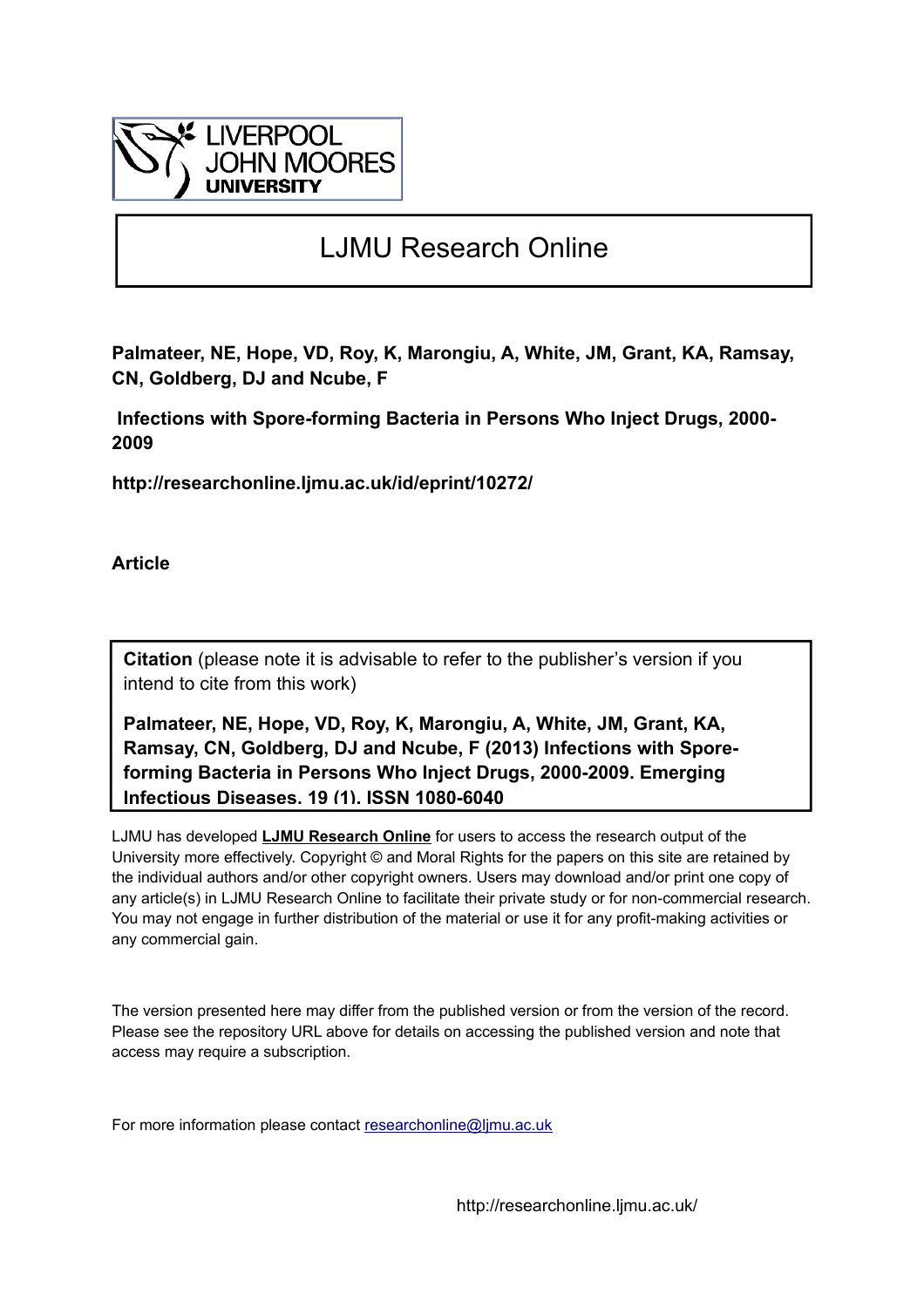# Infections with Spore-forming Bacteria in Persons Who Inject Drugs, 2000–2009

Norah E. Palmateer, Vivian D. Hope, Kirsty Roy, Andrea Marongiu, Joanne M. White, Kathie A. Grant, Colin N. Ramsay, David J. Goldberg, and Fortune Ncube

Since 2000 in the United Kingdom, infections caused by spore-forming bacteria have been associated with increasing illness and death among persons who inject drugs (PWID). To assess temporal and geographic trends in these illnesses (botulism, tetanus, *Clostridium novyi* infection, and anthrax), we compared rates across England and Scotland for 2000– 2009. Overall, 295 infections were reported: 1.45 per 1,000 PWID in England and 4.01 per 1,000 PWID in Scotland. The higher rate in Scotland was mainly attributable to C. novyi infection and anthrax; rates of botulism and tetanus were comparable in both countries. The temporal and geographic clustering of cases of  $C$ . novyi and anthrax into outbreaks suggests possible contamination of specific heroin batches; in contrast, the more sporadic nature of tetanus and botulism cases suggests that these spores might more commonly exist in the drug supply or local environment although at varying levels. PWID should be advised about treatment programs, injecting hygiene, risks, and vaccinations.

 $\eta$  vostridium and Bacillus spp. produce spores that can  $\rightarrow$  be found in soil, dust, human and animal intestines, and aquatic environments; these spores can remain viable for long periods  $(1)$ . Spores can contaminate illicit drugs or drug-injecting equipment. If injected intravenously, intramuscularly, or subcutaneously, spores can germinate and produce potent neurotoxins or histotoxins that cause illness and death  $(2)$ . In persons who inject drugs (PWID), these organisms often initially cause localized infections; however, the toxins they produce can result in severe

Author affiliations: Health Protection Scotland, Glasgow, Scotland, UK (N.E. Palmateer, K. Roy, C.N. Ramsay, D.J. Goldberg); Health Protection Agency, London, UK (V.D. Hope, A. Marongiu, J.M. White, K.A. Grant, F. Ncube); and London School of Hygiene and Tropical Medicine, London (V.D. Hope)

systemic illness, which usually becomes apparent within a week after infection.

Infections with spore-forming bacteria in PWID have historically been more common in the United States than in Europe. By the 1950s, injection drug use accounted for most cases of tetanus in New York  $(3,4)$ , and wound botulism associated with injecting black tar heroin was first described in California just over  $2$  decades ago  $(5)$ . In contrast, such infections have occurred more recently in Europe; in the United Kingdom, for example, few infections had been reported before  $2000$  (1). Nevertheless, a recent article noted that 367 infections with spore-forming bacteria among PWID in Europe were reported during  $2000-2009$  (6). Although high rates of these infections were reported in northwestern Europe (United Kingdom, Norway, and Ireland), few cases have been reported elsewhere in Europe. The reasons for this marked regional variation within Europe remain unclear but might reflect drug trafficking routes, the type of drugs injected locally, and/or differences in local injecting practices  $(6)$ .

In addition to the varied extent of these infections among PWID across Europe, some regional variation within the United Kingdom has been noted  $(7)$  but not fully explored. To further explore this variation, we compared the regional rates of infection and death caused by a small number of aerobic and anaerobic spore-forming bacteria among PWID in Scotland and England over a 10-year period beginning in 2000. The availability of detailed epidemiologic data on cases in England and Scotland enabled us to examine regional and temporal trends and demographic patterns. Information about differences in drug-injecting populations and practices that might be associated with infection could be used to prevent future infections.

DOI: http://dx.doi.org/10.3201/eid1901.120044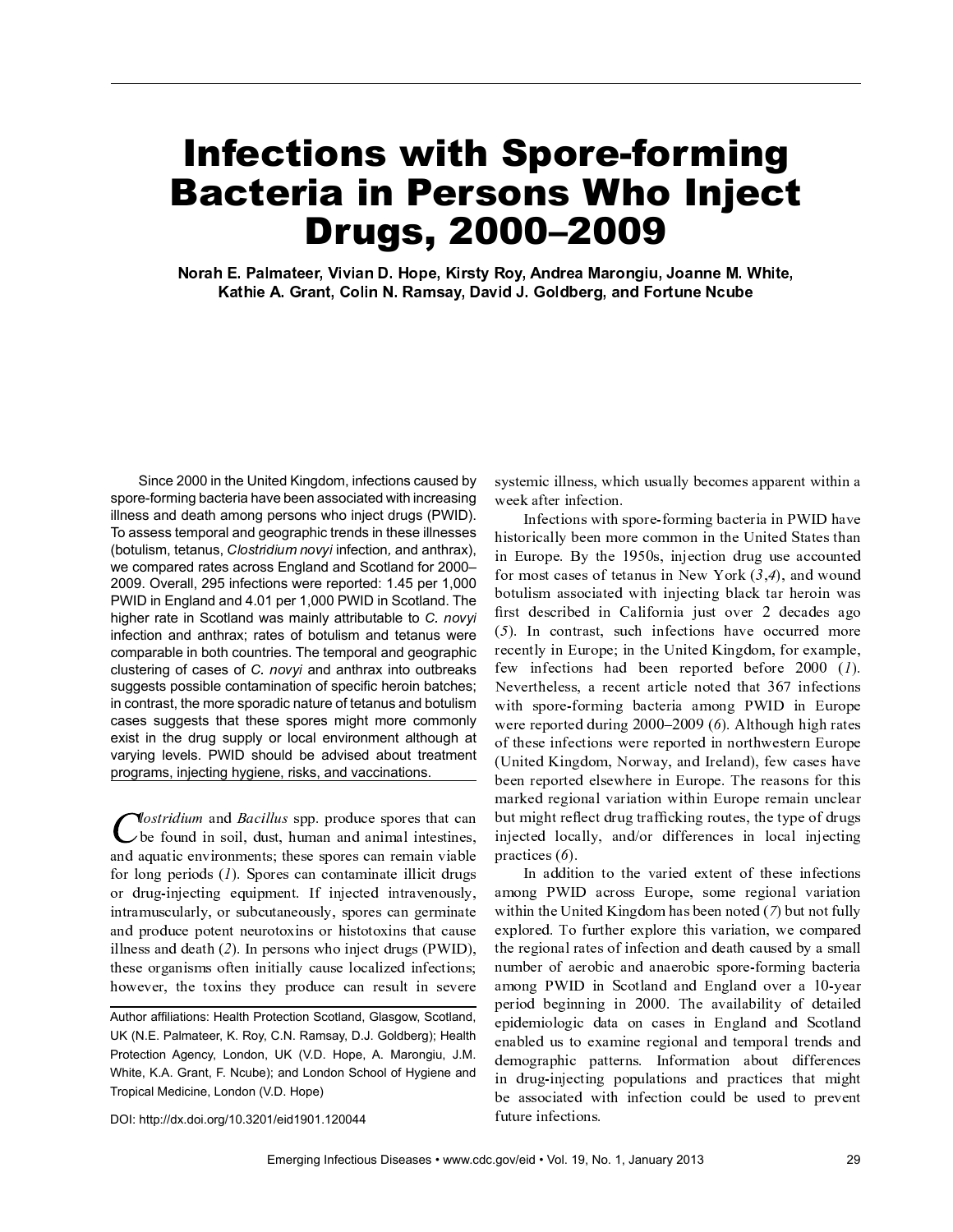# RESEARCH

# **Materials and Methods**

# Case Ascertainment

<sup>ý</sup> <sup>þ</sup> <sup>ÿ</sup> - <sup>þ</sup> - - <sup>þ</sup> <sup>þ</sup> <sup>ÿ</sup> - <sup>þ</sup> <sup>þ</sup> <sup>ÿ</sup> ! (tetanus), C, *novvi*, and *Bacillus anthracis* (anthrax) amon ) <sup>ý</sup> \* <sup>+</sup> , ( - - - <sup>ÿ</sup> - - <sup>þ</sup> <sup>þ</sup> . - - / <sup>0</sup> <sup>1</sup> <sup>1</sup> <sup>1</sup> ( <sup>+</sup> <sup>þ</sup> <sup>ÿ</sup> <sup>þ</sup> <sup>þ</sup> <sup>0</sup> <sup>1</sup> <sup>1</sup> <sup>2</sup> <sup>3</sup> \* - - <sup>þ</sup> <sup>ÿ</sup> <sup>þ</sup> <sup>ÿ</sup> - <sup>þ</sup> <sup>þ</sup> - - - <sup>þ</sup> uoluntaru ar statutaru natifiaations ta tha Haalth Dratastia:  $\mathcal{P}$  , and  $\mathcal{P}$  is a contract of the set of the set of the set of the set of the set of the set of the set of the set of the set of the set of the set of the set of the set of the set of the set of the set of the - -  <sup>þ</sup> <sup>9</sup> - <sup>ÿ</sup> <sup>3</sup> : <sup>þ</sup>  (  $\bullet$  , the set of  $\bullet$  of  $\bullet$   $\bullet$  of  $\bullet$  of  $\bullet$  of  $\bullet$  of  $\bullet$  of  $\bullet$  of  $\bullet$  of  $\bullet$  of  $\bullet$  of  $\bullet$  of  $\bullet$  of  $\bullet$  of  $\bullet$  of  $\bullet$  of  $\bullet$  of  $\bullet$  of  $\bullet$  of  $\bullet$  of  $\bullet$  of  $\bullet$  of  $\bullet$  of  $\bullet$  of  $\bullet$  of  $\bullet$  o <sup>=</sup> <sup>þ</sup> -  <sup>þ</sup> <sup>ÿ</sup> - ) - ( <sup>þ</sup> <sup>&</sup>lt; <sup>þ</sup> <sup>þ</sup> <sup>þ</sup> <sup>ÿ</sup> <sup>þ</sup> <sup>=</sup> <sup>þ</sup> Anaerobic Reference Laboratory for the detection of toxi - <sup>ÿ</sup> ( <sup>ÿ</sup> - <sup>ÿ</sup> <sup>5</sup> - <sup>3</sup> : <sup>5</sup> - <sup>ÿ</sup> <sup>þ</sup> hava haan dasaribad (9.0). Clinisal, damagraphia, an <sup>9</sup> - <sup>ÿ</sup> - - - <sup>þ</sup> - <sup>A</sup> <sup>þ</sup> - <sup>þ</sup>  $\mathbf{p}$  ,  $\mathbf{p}$  ,  $\mathbf{p}$  ,  $\mathbf{p}$  ,  $\mathbf{p}$  ,  $\mathbf{p}$  ,  $\mathbf{p}$  ,  $\mathbf{p}$  ,  $\mathbf{p}$  ,  $\mathbf{p}$  ,  $\mathbf{p}$  ,  $\mathbf{p}$  ,  $\mathbf{p}$  ,  $\mathbf{p}$  ,  $\mathbf{p}$  ,  $\mathbf{p}$  ,  $\mathbf{p}$  ,  $\mathbf{p}$  ,  $\mathbf{p}$  ,  $\mathbf{p}$  , Information about cases of C, *novvi* infection and anthrax  $\bullet$  . The property is the property of the set of the set of the set of the set of the set of the set of the set of the set of the set of the set of the set of the set of the set of the set of the set of the set of the se remestive eythreely  $(7.10, 1.2)$  ease definitions or  $\mathbf{y} = \mathbf{y} + \mathbf{y} + \mathbf{y} + \mathbf{y} + \mathbf{y} + \mathbf{y} + \mathbf{y} + \mathbf{y} + \mathbf{y} + \mathbf{y} + \mathbf{y} + \mathbf{y} + \mathbf{y} + \mathbf{y} + \mathbf{y} + \mathbf{y} + \mathbf{y} + \mathbf{y} + \mathbf{y} + \mathbf{y} + \mathbf{y} + \mathbf{y} + \mathbf{y} + \mathbf{y} + \mathbf{y} + \mathbf{y} + \mathbf{y} + \mathbf{y} + \mathbf{y} + \mathbf{y} + \mathbf$  <sup>þ</sup> <sup>þ</sup> <sup>5</sup> <sup>þ</sup> -  - <sup>þ</sup> " # <sup>þ</sup> <sup>ÿ</sup> confirmed anthrax cases

# <sup>H</sup> <sup>ó</sup> <sup>ù</sup> <sup>ó</sup> <sup>ö</sup> <sup>û</sup> <sup>ó</sup> <sup>I</sup> <sup>J</sup> <sup>ô</sup> <sup>ú</sup> <sup>ô</sup>

 $T_0$  derive infection rates, we used regional estimate  $\rho$  i i  $\rho$  ,  $\rho$  ,  $\rho$  ,  $\rho$  is the set  $\rho$  if  $\rho$ - - <sup>ÿ</sup> - <sup>0</sup> <sup>1</sup> <sup>1</sup> <sup>M</sup> <sup>ÿ</sup> <sup>þ</sup> <sup>þ</sup> <sup>þ</sup> <sup>N</sup> <sup>1</sup> <sup>O</sup>  $\mathcal{P}$  , and a contract  $\mathcal{P}$  , and  $\mathcal{P}$  , and  $\mathcal{P}$  are  $\mathcal{P}$  . Then  $\mathcal{P}$  $\overline{D}$ WID nomilations wore dorived by leg linear modeling  $\delta$  and  $\delta$  is the following the set of  $\delta$  is the set of  $\delta$  is the set of  $\delta$  is the set of  $\delta$  is the set of  $\delta$  is the set of  $\delta$  is the set of  $\delta$  is the set of  $\delta$  is the set of  $\delta$  is the set of  $\delta$  is tehuleted hy region (Englend) and Netional Health Corvie  $\mathcal{P}$  and  $\mathcal{P}$  and  $\mathcal{P}$  and  $\mathcal{P}$  and  $\mathcal{P}$  and  $\mathcal{P}$  and  $\mathcal{P}$  and  $\mathcal{P}$  and  $\mathcal{P}$  and  $\mathcal{P}$  and  $\mathcal{P}$  and  $\mathcal{P}$  and  $\mathcal{P}$  and  $\mathcal{P}$  and  $\mathcal{P}$  and  $\mathcal{P}$  and  $\mathcal{P}$  and <sup>ÿ</sup> - <sup>ÿ</sup> - <sup>þ</sup> <sup>3</sup>

Numbers of infections were also tabulated by sex. an  $\mathbf{r}$  , and  $\mathbf{r}$  is a constant of the state of  $\mathbf{r}$  $d$  emographics, we compared the sex distribution an medien ege ef eur study nomiletion with thet derived frei retional surveys of  $\overline{D}WID$  in England and Cootland (these  $\phi$  to were not evailable from the conture reconture DWI  $\phi$  assume that decomplexed undertaken in your alonget to  $\mathbf{P}$  , and a contract the contract of the set of the set of the set of the set of the set of the set of the set of the set of the set of the set of the set of the set of the set of the set of the set of the set of the  $\bullet$  . The contract of  $\bullet$  is the contract of  $\bullet$  is the contract of  $\bullet$  is the contract of  $\bullet$  is the contract of  $\bullet$  is the contract of  $\bullet$  is the contract of  $\bullet$  is the contract of  $\bullet$  is the contract of  $\bullet$  i  $\mathcal{C}_{\text{uncoor}}$  of DWID  $(15)$  and for  $\mathcal{C}_{\text{cofland}}$  the 2008 200 Needle Exchange Surveillance Initiative  $(16)$ . These  $emr, \alpha$  aimad to reamit representative samples of DWI  $\mu$  contact with gracialist somices; the numbers of DWI portiginating in those surveys who had injected in th  $\mathbf{u}$  weeding the property of  $1.740$  and  $1.772$  respectively. We  $\epsilon$  armored notional survey respected and aggo potionts is terms of sex and age by using  $\gamma^2$  tests (or Fisher exact test  $\mu$ kon thara  $\nu$ ana  $\leq$  narsans in a givan tabular aall) an Wilcoxon rank tests, respectively

# Results

<sup>+</sup> ( . - - / <sup>N</sup> <sup>0</sup> <sup>1</sup> <sup>1</sup> <sup>1</sup> <sup>E</sup> <sup>+</sup> <sup>þ</sup> <sup>ÿ</sup> <sup>þ</sup> <sup>þ</sup> \_ <sup>N</sup> <sup>0</sup> <sup>1</sup> <sup>1</sup> <sup>2</sup> - - <sup>0</sup> <sup>2</sup> <sup>L</sup> <sup>þ</sup> <sup>ÿ</sup> <sup>ÿ</sup> - <sup>þ</sup> /  <sup>þ</sup> <sup>O</sup> ( - <sup>ÿ</sup> <sup>þ</sup> - <sup>N</sup> <sup>L</sup> <sup>Y</sup> botulism. 33 tetanus. 92 C. *novvi*. and 13 anthrax) wer  $\mathbf{p}_\text{quant}$  and  $\mathbf{p}_\text{max}$   $\mathbf{D}\mathbf{W}$  in England and Captland; the event <sup>þ</sup> <sup>ÿ</sup> - <sup>þ</sup> - <sup>N</sup> <sup>3</sup> <sup>V</sup> \_ <sup>ÿ</sup> - <sup>þ</sup> <sup>þ</sup> <sup>N</sup> <sup>1</sup> <sup>1</sup> <sup>1</sup> ) <sup>ý</sup> \* <sup>+</sup> <sup>3</sup> <sup>G</sup>  $\mathcal{L}$  , and  $\mathcal{L}$  . The problems of the problems of the problems of the problems of the problems of the problems of the problems of the problems of the problems of the problems of the problems of the problems of the  $\mathcal{L} \cap \mathcal{L} \cap \mathcal{L} \cap \mathcal{L} \cap \mathcal{L} \cap \mathcal{L} \cap \mathcal{L} \cap \mathcal{L} \cap \mathcal{L} \cap \mathcal{L} \cap \mathcal{L} \cap \mathcal{L} \cap \mathcal{L} \cap \mathcal{L} \cap \mathcal{L} \cap \mathcal{L} \cap \mathcal{L} \cap \mathcal{L} \cap \mathcal{L} \cap \mathcal{L} \cap \mathcal{L} \cap \mathcal{L} \cap \mathcal{L} \cap \mathcal{L} \cap \mathcal{L} \cap \mathcal{L} \cap \mathcal{L} \cap \mathcal{$  $_{\rm{par}}$  1.000 BWID, remeatively (Table 1)

The number of reperted esses veried ever time (Figure 1). The *C. novvi* infections and anthrax cases wer  $\omega$ <sup>ÿ</sup> - <sup>þ</sup> <sup>ÿ</sup> <sup>ÿ</sup> <sup>þ</sup> ( <sup>0</sup> <sup>1</sup> <sup>1</sup> \_ <sup>E</sup> <sup>0</sup> <sup>1</sup> <sup>1</sup> <sup>L</sup> <sup>3</sup> <sup>R</sup> / <sup>ÿ</sup> -  $\frac{1}{2}$  represented in all vegra the ennual number of esses verior from  $3$  to  $41$ .

Infection rates veried by boolth region. In England, rat of infection  $\min_{\theta} \int f(x) \cos(\theta) \cos(\theta) \sin(\theta) \sin(\theta) \sin(\theta) \cos(\theta)$ <sup>ý</sup> <sup>þ</sup> <sup>T</sup> - <sup>0</sup> <sup>3</sup> <sup>1</sup> <sup>0</sup> <sup>þ</sup> , - , ( - ; ( <sup>þ</sup> <sup>0</sup> <sup>8</sup> - <sup>þ</sup> <sup>þ</sup> <sup>þ</sup> - ( <sup>þ</sup> , - <sup>T</sup> - <sup>&</sup>gt; t stift *i meir i stift i stift i stift i st*ift i stift o  $\mathbf{p}$  $\mathcal{L} = \{ \mathcal{L} = \{ \mathcal{L} = \mathcal{L} \} \cup \{ \mathcal{L} = \mathcal{L} \}$ <sup>R</sup> <sup>þ</sup> - <sup>6</sup> ( - <sup>Y</sup> <sup>3</sup> <sup>Y</sup> <sup>þ</sup> <sup>N</sup> <sup>1</sup> <sup>1</sup> <sup>1</sup> ) <sup>ý</sup> \* <sup>+</sup> <sup>b</sup> <sup>þ</sup> - <sup>þ</sup> ل المالية المالية المالية المساحة المساحة المساحة المساحة المساحة المساحة المساحة المساحة المساحة المساحة المس  $\mathcal{G} = \{ \mathbf{y} \in \mathbb{R}^n : \mathbf{y} \in \mathbb{R}^n : \mathbf{y} \in \mathbb{R}^n : \mathbf{y} \in \mathbb{R}^n : \mathbf{y} \in \mathbb{R}^n : \mathbf{y} \in \mathbb{R}^n : \mathbf{y} \in \mathbb{R}^n : \mathbf{y} \in \mathbb{R}^n : \mathbf{y} \in \mathbb{R}^n : \mathbf{y} \in \mathbb{R}^n : \mathbf{y} \in \mathbb{R}^n : \mathbf{y} \in \mathbb{R}^n : \mathbf{y} \$ 

\* <sup>þ</sup> <sup>þ</sup> <sup>ÿ</sup> <sup>5</sup> <sup>ÿ</sup> <sup>þ</sup> <sup>ÿ</sup> <sup>þ</sup> - <sup>þ</sup> - ( / ( <sup>þ</sup> , ( - - - <sup>ÿ</sup> - - ( this difference wes not statistically significant  $(1, 0, \pi, 0)$  $\mathcal{G} = \{ \mathbf{z} \in \mathbb{R}^d : \mathbf{z} \in \mathbb{R}^d \}$  $\epsilon$  of the semi-se (0.20  $\epsilon$  0.21/1.000 BWID  $\epsilon$  $0.962$ ). In contrast, rates of C, *novvi* infections and anthrax were morkedly higher for  $\mathsf{Coath}$  than the for England (2.5 ye  $0.2 \cos(1.000 \text{ BWHD} \cdot \frac{1}{2} \times 0.001 \cdot \text{ and } 0.5 \times 0.0 \cos(1.00 \cdot \text{B} \cdot \text{C} \cdot \text{C} \cdot \text{D} \cdot \text{D} \cdot \text{D} \cdot \text{D} \cdot \text{D} \cdot \text{D} \cdot \text{D} \cdot \text{D} \cdot \text{D} \cdot \text{D} \cdot \text{D} \cdot \text{D} \cdot \text{D} \cdot \text{D} \cdot \text{D} \cdot \text{D} \cdot \text{D} \cdot \text{D} \cdot \text{D} \cdot \text{D}$  $\mathbf{D}\mathbf{W}$   $\mathbf{D}$   $\mathbf{p}$   $\geq 0$   $\Omega$  1 respectively)  $C$  requires infections were  - <sup>ÿ</sup> - / <sup>ÿ</sup> <sup>ÿ</sup> <sup>þ</sup> - <sup>þ</sup> <sup>b</sup> <sup>þ</sup> - <sup>þ</sup> <sup>b</sup> - ( - : / <sup>þ</sup>  $\mathcal{L} = \mathcal{L}$  , and meeting the internal definition of  $\mathcal{L} = \mathcal{L}$  $\Gamma$ nglend (0.7 eesee $/1.000$   $\rm BWHD$ ). Higher then exerces rate <sup>þ</sup> <sup>þ</sup> <sup>þ</sup> <sup>þ</sup> <sup>þ</sup> , - , ( - <sup>þ</sup> (  $\mathcal{N}$  and  $\mathcal{N}$  in the set of  $\mathcal{N}$  is the set of  $\mathcal{N}$  is the set of  $\mathcal{N}$  is the set of  $\mathcal{N}$ PWID).

<sup>ý</sup> <sup>þ</sup> <sup>þ</sup> <sup>ÿ</sup>  - <sup>þ</sup> <sup>þ</sup> <sup>þ</sup> ( -  <sup>ÿ</sup> <sup>ÿ</sup> - - <sup>ÿ</sup> <sup>þ</sup> <sup>ÿ</sup>  $\alpha$  , and  $\alpha$  is the contract of the contract of the contract of the contract of the contract of the contract of the contract of the contract of the contract of the contract of the contract of the contract of the contra  $2$  petiapal guryays, we found that the prepartion of femal patients with tetanus. C. *novvi* infection, and anthrax wa 11 /anni conii 1 100 1 <del>nii 100</del>  $\mathbf{y} = \mathbf{y} + \mathbf{y} + \mathbf{y} + \mathbf{y} + \mathbf{y} + \mathbf{y} + \mathbf{y} + \mathbf{y} + \mathbf{y} + \mathbf{y} + \mathbf{y} + \mathbf{y} + \mathbf{y} + \mathbf{y} + \mathbf{y} + \mathbf{y} + \mathbf{y} + \mathbf{y} + \mathbf{y} + \mathbf{y} + \mathbf{y} + \mathbf{y} + \mathbf{y} + \mathbf{y} + \mathbf{y} + \mathbf{y} + \mathbf{y} + \mathbf{y} + \mathbf{y} + \mathbf{y} + \mathbf$  <sup>þ</sup> <sup>þ</sup> - <sup>ÿ</sup> - / ( <sup>5</sup> <sup>ÿ</sup> - " # <sup>þ</sup> <sup>ÿ</sup>  $\Gamma$ nglend end Sootland (n = 0.011 and n/0.001, respectively - <sup>þ</sup> - <sup>ÿ</sup> - <sup>þ</sup> , ( - <sup>3</sup> \* , ( - <sup>þ</sup> <sup>þ</sup> -  $\alpha$  ,  $\beta$  ,  $\gamma$  ,  $\gamma$  ,  $\gamma$  ,  $\gamma$  ,  $\gamma$  ,  $\gamma$  ,  $\gamma$  ,  $\gamma$  ,  $\gamma$  ,  $\gamma$  ,  $\gamma$  ,  $\gamma$  ,  $\gamma$  ,  $\gamma$  ,  $\gamma$  ,  $\gamma$  ,  $\gamma$  ,  $\gamma$  ,  $\gamma$  ,  $\gamma$  ,  $\gamma$  ,  $\gamma$  ,  $\gamma$  ,  $\gamma$  ,  $\gamma$  ,  $\gamma$  ,  $\gamma$  ,  $\gamma$  ,  $\gamma$  ,  $\gamma$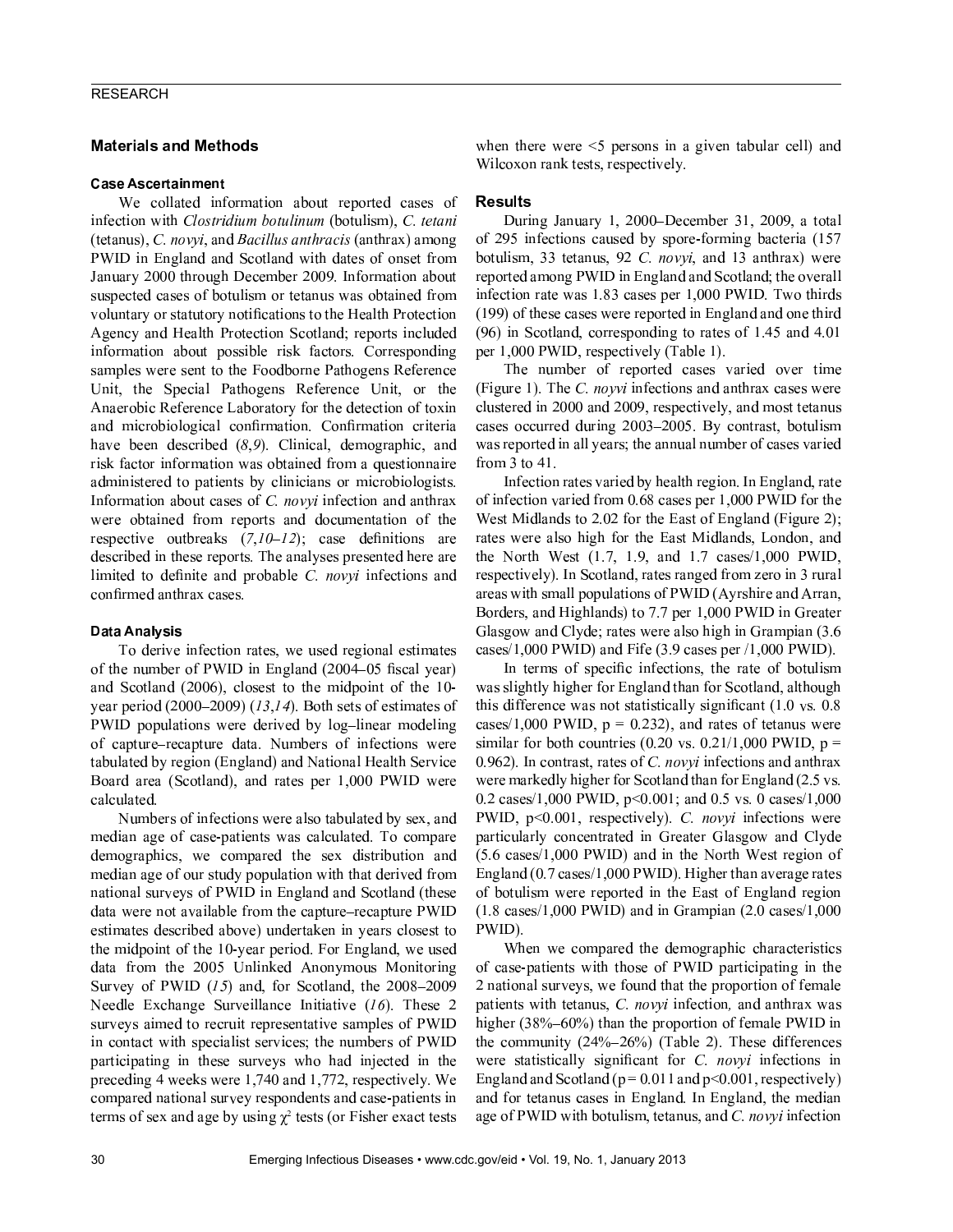#### Infections with Spore-forming Bacteria in PWID

|                                  |                   |                 | Total no. cases |                       |           |                        |
|----------------------------------|-------------------|-----------------|-----------------|-----------------------|-----------|------------------------|
|                                  | No.               |                 |                 | (rate/1,000 PWID, 95% |           |                        |
| Health region                    | PWID <sup>+</sup> | <b>Botulism</b> | Tetanus         | infection             | Anthrax   |                        |
| England                          | 137,141           | 139 (1.01)      | 28 (0.20)       | 32(0.23)              | 0         | 199 (1.45, 1.22-1.65)  |
| East of England                  | 9,418             | 17 (1.81)       | 0               | 2(0.21)               | 0         | 19 (2.02, 1.45-3.04)   |
| East Midlands                    | 11,796            | 15(1.27)        | 4(0.34)         | 1(0.08)               | 0         | 20 (1.70, 1.48-1.91)   |
| London                           | 17,909            | 28 (1.56)       | 4(0.22)         | 2(0.11)               | 0         | 34 (1.90, 1.42-2.10)   |
| North East                       | 8,959             | 6(0.67)         | 1(0.11)         |                       | 0         | 7 (0.78, 0.66-0.99)    |
| North West                       | 22,089            | 14 (0.63)       | 7(0.32)         | 16 (0.72)             | 0         | 37 (1.68, 1.47-1.97)   |
| South East                       | 13,778            | 9(0.65)         | 3(0.22)         | 5(0.36)               | 0         | 17 (1.23, 0.95-1.41)   |
| South West                       | 17,444            | 23 (1.32)       | 3(0.17)         | 1(0.06)               | 0         | 27 (1.55, 1.38-1.69)   |
| <b>West Midlands</b>             | 14,734            | 4(0.27)         | 5(0.34)         | 1(0.07)               |           | 10 (0.68, 0.59-0.74)   |
| Yorkshire and the Humber         | 21,014            | 23 (1.09)       | 1(0.05)         | 4(0.19)               |           | 28 (1.33, 1.23-1.41)   |
| Scotland‡                        | 23,933            | 18 (0.75)       | 5(0.21)         | $60(2.51)\$           | 13 (0.54) | 96 (4.01, 3.43-4.29)   |
| Ayrshire and Arran               | 2,373             |                 |                 |                       |           |                        |
| <b>Borders</b>                   | 201               |                 |                 |                       |           |                        |
| Dumfries and Galloway            | 486               |                 | 1(2.06)         |                       |           | $1(2.06, 1.49 - 2.70)$ |
| Fife                             | 1,270             | 2(1.57)         |                 | 2(1.57)               | 1(0.79)   | $5(3.94, 3.27 - 4.64)$ |
| Forth Valley                     | 786               | 1(1.27)         |                 |                       |           | $1(1.27, 1.04 - 1.52)$ |
| Grampian                         | 3,056             | 6(1.96)         | 2(0.65)         | 3(0.98)               |           | 11 (3.60, 2.83-4.48)   |
| Greater Glasgow and Clyde        | 8,862             | 8(0.90)         | 1(0.11)         | 50 (5.64)             | 9(1.02)   | 68 (7.67, 5.74-9.17)   |
| Highland                         | 734               |                 |                 |                       |           |                        |
| Lanarkshire                      | 1,649             |                 |                 | 2(1.21)               | 2(1.21)   | 4 (2.43, 1.92-4.46)    |
| Lothian                          | 3,262             |                 | 1(0.31)         |                       |           | $1(0.31, 0.23 - 0.40)$ |
| Tayside                          | 1,254             | 1(0.80)         | 0               |                       | 1(0.80)   | 2 (1.59, 1.26-1.97)    |
| *PIA/ID nereone who inject drugs |                   |                 |                 |                       |           |                        |

Table 1. Cases of infection with spore-forming bacteria and rates of infection among PWID, by health region, England and Scotland, 2000–2009\*

\*PWID, persons who inject drugs.

†References 13,14.

‡Regions of mainland Scotland only.

§Region not known for 3 of the 60 case-patients who had C. novyi infection.

ranged from 33 to 37 years; this age range was higher among those with botulism than among the PWID participating in the Unlinked Anonymous Monitoring Survey (37 vs. 32 years;  $p < 0.001$ ). In Scotland, the median ages of PWID with botulism, C. novyi infection, and anthrax were comparable to the median age of PWID from the community sample; whereas, the median age was higher for PWID infected with tetanus  $(47 \text{ vs. } 33 \text{ years})$ , although not significantly so ( $p = 0.065$ ).

Of the 205 nonember 2022 notice to  $\mathcal{L}2(100/2)$  and  $\mathcal{L}200$ to heave died. Of these  $9/50/1$  died of hetalisms  $2/60/1$  die of tetanus, 36 (39%) died of C. novyi infection, and  $6(46\%)$ died of anthrax.

# Discussion

O  $\mu$  the decode hegianing in  $2000$  elmeet  $20$ severe infections caused by spore-forming bacteria were reported among PWID in England and Scotland; 52 of these patients died. The distribution of the cases varied markedly between these countries. In Scotland, the number of cases was excessive relative to the estimated population of PWID when compared with England; this excess, however, is mainly attributable to an excess of C. novyi infections and anthrax cases. In contrast, rates of botulism and tetanus for Scotland were lower than and comparable with, respectively, those for England.

In the United Kingdom, microbiological testing has usually been unable to confirm the presence of these

bacterial species in seized or surrendered heroin  $(2)$ , although, in  $2009$ , C. botulinum was isolated from 1 sample of heroin seized in Scotland (K.A. Grant, pers. comm.). Nevertheless, it is generally recognized that the infections discussed here have resulted from contaminated heroin, which might have become contaminated during processing, transport, or storage. In the United Kingdom,  $90\%$  of heroin used originates in Afghanistan, where the opium is produced and—increasingly since  $2002$ converted to heroin. Heroin from Afghanistan usually travels over land, passing through several countries before entering the European Union and reaching the United Kingdom  $(17,18)$ . The conditions in which heroin is processed, transported, and stored are uncertain; because these activities are illegal, they all probably make the drug vulnerable to inadvertent contamination with bacterial spores, for example, from soil or dust. Contaminated heroin is thought to have been the source of  $B$ . anthracis infection in a drug injector in Norway in  $2000$  (19,20) and in the more recent outbreak among PWID in Europe  $(12)$ . Another source of potential contamination is drug adulterants (cutting agents), which are widely used to dilute and increase the bulk of illicit drugs  $(21)$ . Although most infections probably resulted from upstream (before it reaches the end user) contamination of heroin, spores on the soiled hands of users and dirty needles could be inoculated during the injection process  $(22)$ . This mode of infection remains unproven, although signs of tetanus were observed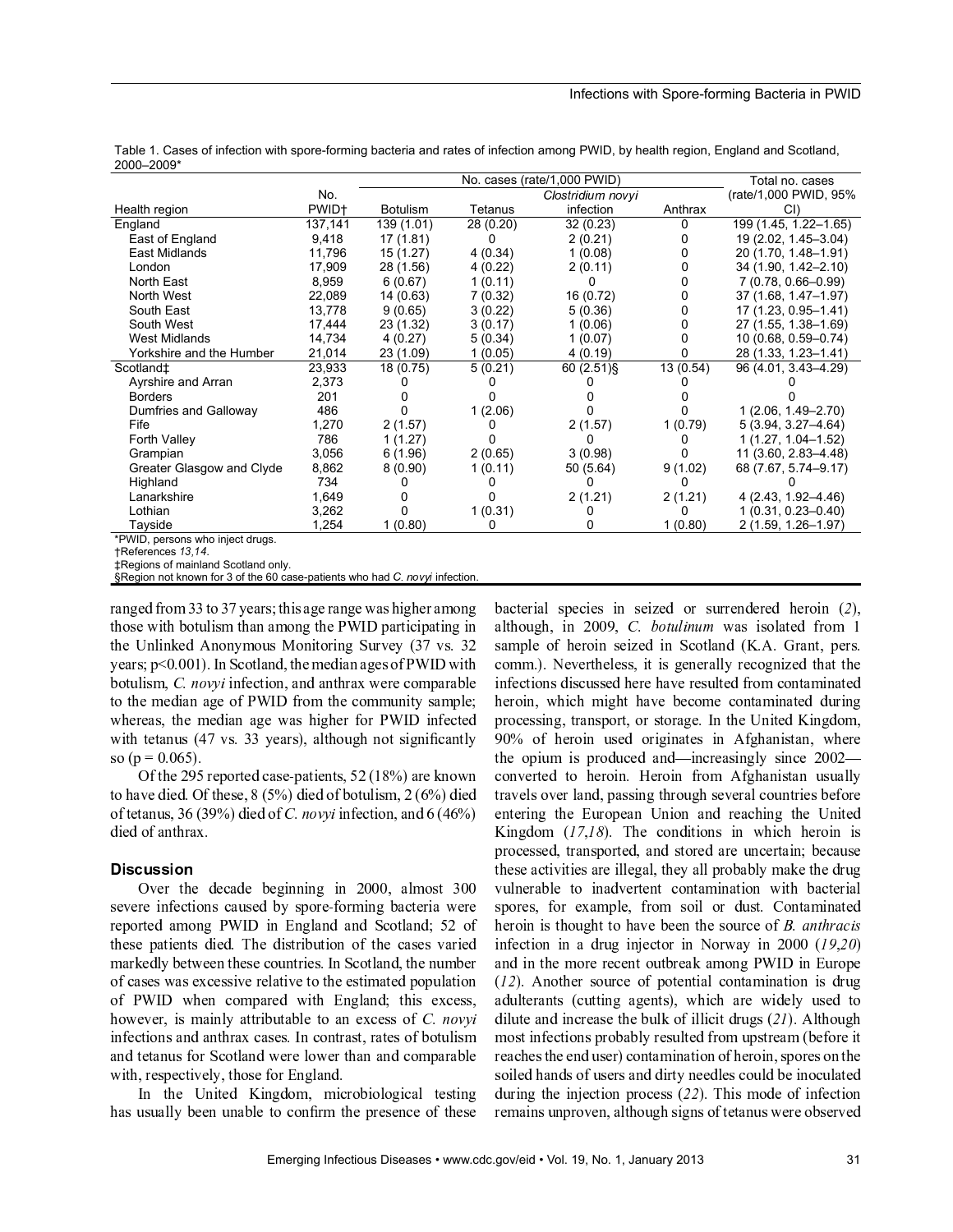# RESEARCH



Figure 1. Annual numbers of cases of botulism, tetanus, Clostridium novyi infection, and anthrax among persons who inject drugs, England and Scotland, 2000–2009.

by Arthur Nicolaier in 1884 after he injected garden soil containing  $C$ . *tetani* (at that point unnamed) into animals  $(23)$ , and clostridial infections after injection through dirt- $\alpha$ 

Although the presence of bacterial spores is a nassasary proroguigito for infostion, soverel other fector might influence the development and goographic pattern  $\alpha$  is the finite and an analysis in the final finite  $\alpha$  of  $\alpha$   $\alpha$  is a finite  $\alpha$  of  $\alpha$  $\bullet$  . The set  $\bullet$  is the following  $\bullet$  is the following  $\bullet$  is the set  $\bullet$  is the  $\bullet$ <sup>ñ</sup> <sup>á</sup> <sup>ð</sup> <sup>ð</sup> <sup>è</sup> <sup>ñ</sup> <sup>ß</sup> <sup>ñ</sup> <sup>ß</sup> <sup>à</sup> <sup>ç</sup> <sup>ß</sup> <sup>ß</sup> <sup>à</sup> <sup>è</sup> <sup>ä</sup> <sup>å</sup> <sup>é</sup> <sup>ß</sup> <sup>ç</sup> <sup>û</sup> <sup>ã</sup> <sup>é</sup> <sup>ç</sup> <sup>ß</sup> <sup>ã</sup> <sup>å</sup> <sup>é</sup> <sup>û</sup> <sup>ã</sup> <sup>ð</sup> <sup>à</sup> <sup>ß</sup> <sup>à</sup> <sup>ç</sup> <sup>è</sup> <sup>ç</sup> <sup>í</sup> <sup>í</sup> <sup>è</sup> <sup>ä</sup> <sup>ß</sup> <sup>è</sup> <sup>ï</sup> specific batches of heroin. By contrast, the botulism cases were generally more sporadic (albeit with some clustering)  $(25, 26)$ , suggesting that C. botulinum and, to a lesser degree, C. tetani spores might be more commonly nresent in the drug sunnly er in the leeel environment hy  $\alpha$  is the lands of contemination. Different drug supply routes serving eestern and western England and Caetlen  $(12)$  might account for some of the geographic patterns and <sup>ç</sup> <sup>Þ</sup> <sup>è</sup> <sup>ä</sup> <sup>å</sup> <sup>é</sup> <sup>ñ</sup> <sup>ã</sup> <sup>ñ</sup> <sup>ß</sup> <sup>è</sup> <sup>é</sup> <sup>ß</sup> <sup>ã</sup> <sup>ß</sup> <sup>à</sup> <sup>ß</sup> <sup>à</sup> <sup>è</sup> <sup>è</sup> <sup>ä</sup> <sup>è</sup> <sup>ñ</sup> <sup>ñ</sup> <sup>ã</sup> <sup>è</sup> <sup>ò</sup> <sup>ó</sup> <sup>÷</sup> <sup>ø</sup> <sup>ã</sup> <sup>é</sup> <sup>í</sup> <sup>è</sup> <sup>ä</sup> <sup>ß</sup> <sup>ã</sup> <sup>å</sup> <sup>é</sup> <sup>ñ</sup> <sup>ç</sup> <sup>û</sup> <sup>å</sup> <sup>é</sup> <sup>ð</sup> PWID in Greater Glasgow and Clyde (western Scotland) <sup>ç</sup> <sup>é</sup> <sup>ï</sup> <sup>ß</sup> <sup>à</sup> <sup>è</sup> <sup>â</sup> <sup>å</sup> <sup>Þ</sup> <sup>ß</sup> <sup>à</sup> <sup>è</sup> <sup>ñ</sup> <sup>ß</sup> <sup>Þ</sup> <sup>è</sup> <sup>ð</sup> <sup>ã</sup> <sup>å</sup> <sup>é</sup> <sup>å</sup> <sup>í</sup> <sup>é</sup> <sup>ð</sup> <sup>æ</sup> <sup>ç</sup> <sup>é</sup> <sup>ï</sup> <sup>ç</sup> <sup>é</sup> <sup>ï</sup> <sup>ã</sup> <sup>ß</sup> <sup>à</sup> <sup>ß</sup> <sup>à</sup> <sup>è</sup> <sup>à</sup> <sup>ã</sup> <sup>ð</sup> <sup>à</sup> <sup>è</sup> <sup>Þ</sup> <sup>Þ</sup> <sup>ç</sup> <sup>ß</sup> <sup>è</sup> <sup>ñ</sup> <sup>å</sup> <sup>í</sup> <sup>Û</sup> <sup>å</sup> <sup>ß</sup> <sup>á</sup> <sup>æ</sup> <sup>ã</sup> <sup>ñ</sup> <sup>û</sup> <sup>ç</sup> <sup>û</sup> <sup>å</sup> <sup>é</sup> <sup>ð</sup> <sup>ã</sup> <sup>é</sup> <sup>ß</sup> <sup>à</sup> <sup>è</sup> <sup>ç</sup> <sup>ñ</sup> <sup>ß</sup> <sup>å</sup> <sup>í</sup> <sup>é</sup> <sup>ð</sup> <sup>æ</sup> <sup>ç</sup> <sup>é</sup> <sup>ï</sup> <sup>ç</sup> <sup>é</sup> <sup>ï</sup> Grampian (eastern Scotland).

 <sup>Þ</sup> <sup>ç</sup> <sup>ä</sup> <sup>ß</sup> <sup>ã</sup> <sup>ä</sup> <sup>è</sup> <sup>ñ</sup> <sup>ñ</sup> <sup>á</sup> <sup>ä</sup> <sup>à</sup> <sup>ç</sup> <sup>ñ</sup> <sup>ñ</sup> <sup>ã</sup> <sup>é</sup> <sup>å</sup> <sup>Þ</sup> <sup>û</sup> <sup>á</sup> <sup>ñ</sup> <sup>ä</sup> <sup>æ</sup> <sup>è</sup> <sup>ú</sup> <sup>å</sup> <sup>ú</sup> <sup>ú</sup> <sup>ã</sup> <sup>é</sup> <sup>ð</sup> <sup>ù</sup> <sup>ã</sup> <sup>é</sup> <sup>ß</sup> <sup>è</sup> <sup>é</sup> <sup>ß</sup> <sup>ã</sup> <sup>å</sup> <sup>é</sup> <sup>ç</sup> <sup>æ</sup> <sup>æ</sup> <sup>Ü</sup> or accidentally injecting into skin or muscle)  $(10, 27, 28)$  or  $\epsilon$ ha usa af larga smaunts af aitris said to dissalva harai aan damaga saft tiggua, loading ta noorasig and nro-idin a suitekla aprironmant for enegrabia beataria, suak a  $\mathcal{C}_{\mathcal{L}}$  and  $\mathcal{L}_{\mathcal{L}}$  is the sum of  $\mathcal{L}_{\mathcal{L}}$  and  $\mathcal{L}_{\mathcal{L}}$  and  $\mathcal{L}_{\mathcal{L}}$  $\mu$  is a  $\mu$  in a group of  $\mu$  and  $\mu$  and  $\mu$  is a set of  $\mu$  is a consisted with infections and injuries at injecting sites  $(29.30)$ , whic  $\alpha$  esseciated with different economic voirs. These persons might resort to injecting into the skin or muscle.

 $\epsilon$  as graphic variation in these prestiges might evolution same  $\alpha$ f the verietions seen in this study. DWID eeress Englen and Scotland might be regularly exposed to botulism and  $\epsilon$ some areas where skin or muscle popping is more common. This finding is consistent with the high proportion of women <sup>ç</sup> <sup>é</sup> <sup>ï</sup> <sup>ß</sup> <sup>à</sup> <sup>è</sup> <sup>å</sup> <sup>æ</sup> <sup>ï</sup> <sup>è</sup> <sup>Þ</sup> <sup>û</sup> <sup>è</sup> <sup>ï</sup> <sup>ã</sup> <sup>ç</sup> <sup>é</sup> <sup>ç</sup> <sup>ð</sup> <sup>è</sup> <sup>ç</sup> <sup>û</sup> <sup>å</sup> <sup>é</sup> <sup>ð</sup> <sup>ã</sup> <sup>ß</sup> <sup>à</sup> <sup>ä</sup> <sup>æ</sup> <sup>å</sup> <sup>ñ</sup> <sup>ß</sup> <sup>Þ</sup> <sup>ã</sup> <sup>ï</sup> <sup>ã</sup> <sup>ç</sup> <sup>æ</sup> <sup>å</sup> <sup>Þ</sup> ( <sup>ó</sup> <sup>ö</sup> <sup>÷</sup> <sup>ô</sup> ) \$ <sup>ö</sup> \* <sup>ø</sup> # <sup>ã</sup> <sup>é</sup> <sup>í</sup> <sup>è</sup> <sup>ä</sup> <sup>ß</sup> <sup>ã</sup> <sup>å</sup> <sup>é</sup> <sup>ñ</sup> <sup>ï</sup> <sup>è</sup> <sup>ñ</sup> <sup>ä</sup> <sup>Þ</sup> <sup>ã</sup> <sup>Û</sup> <sup>è</sup> <sup>ï</sup> <sup>à</sup> <sup>è</sup> <sup>Þ</sup> <sup>è</sup> <sup>ã</sup> <sup>é</sup> <sup>ä</sup> <sup>å</sup> <sup>û</sup> <sup>ú</sup> <sup>ç</sup> <sup>Þ</sup> <sup>ã</sup> <sup>ñ</sup> <sup>å</sup> <sup>é</sup> <sup>ã</sup> <sup>ß</sup> <sup>à</sup> ة في أن ثقافة الإنترنت في ذلك في المقابل المقابل المقابل المقابل المقابل المقابل المقابل المقابل المقابل المقا The emergence of these infections as a major public health  $\mathbf{a}$  in the United Kingdom and Ireland  $(\mathbf{c})$  even the neg decade might reflect the changing characteristics of the drug-using population, an aging cohort of users resulting from the marked increase in injection drug use during the  $1000g$  and  $1000g$   $(21)$  With regard to totanus verieties equid else reflect differences in the levels of effective <sup>ã</sup> <sup>û</sup> <sup>û</sup> <sup>á</sup> <sup>é</sup> <sup>ã</sup> / <sup>ç</sup> <sup>ß</sup> <sup>ã</sup> <sup>å</sup> <sup>é</sup> <sup>ç</sup> <sup>û</sup> <sup>å</sup> <sup>é</sup> <sup>ð</sup>

This analysis captures only the anthrax cases reported  $hofone$  the end of December 2000; however, the enthrooutbreak continued into 2010 and resulted in a total of <sup>1</sup> <sup>0</sup> <sup>ä</sup> <sup>å</sup> <sup>é</sup> <sup>Þ</sup> <sup>û</sup> <sup>è</sup> <sup>ï</sup> <sup>ä</sup> <sup>ç</sup> <sup>ñ</sup> <sup>è</sup> <sup>ñ</sup> <sup>ÿ</sup> <sup>ã</sup> <sup>é</sup> <sup>ä</sup> <sup>æ</sup> <sup>á</sup> <sup>ï</sup> <sup>ã</sup> <sup>é</sup> <sup>ð</sup> <sup>1</sup> <sup>ã</sup> <sup>é</sup> <sup>é</sup> <sup>ð</sup> <sup>æ</sup> <sup>ç</sup> <sup>é</sup> <sup>ï</sup> <sup>ù</sup> <sup>ý</sup> <sup>ÿ</sup> <sup>þ</sup> <sup>ý</sup> <sup>ü</sup> <sup>à</sup> <sup>è</sup> risk factors for anthrax might differ from those for the other infections/diseases because anthrax is the only disease considered here that is caused by an aerobic bacterium. Furthermore, we cannot exclude the possibility of inhalational anthrax in some of the case-patients who <sup>Þ</sup> <sup>è</sup> <sup>ú</sup> <sup>å</sup> <sup>Þ</sup> <sup>ß</sup> <sup>è</sup> <sup>ï</sup> <sup>ñ</sup> <sup>û</sup> <sup>å</sup> <sup>ã</sup> <sup>é</sup> <sup>ð</sup> <sup>à</sup> <sup>è</sup> <sup>Þ</sup> <sup>å</sup> <sup>ã</sup> <sup>é</sup> <sup>ù</sup> <sup>ÿ</sup> <sup>ý</sup> <sup>ü</sup> <sup>è</sup> <sup>ä</sup> <sup>å</sup> <sup>é</sup> <sup>ñ</sup> <sup>ã</sup> <sup>ï</sup> <sup>è</sup> <sup>Þ</sup> <sup>è</sup> <sup>ï</sup> <sup>å</sup> <sup>é</sup> <sup>æ</sup> <sup>Ü</sup>  $\epsilon$  and  $\epsilon$  and a set outhor in this analysis; however the  $\dot{a}$  alugion of proboble esses (elthough it would have ineresse the numbers and rates) most likely would not have abonge



Figure 2. Rates of infection with spore-forming bacteria (Clostridium botulinum, C.tetani, C. novyi, and Bacillus anthracis) among persons who inject drugs (PWID), by health region, England and Scotland, 2000–2009.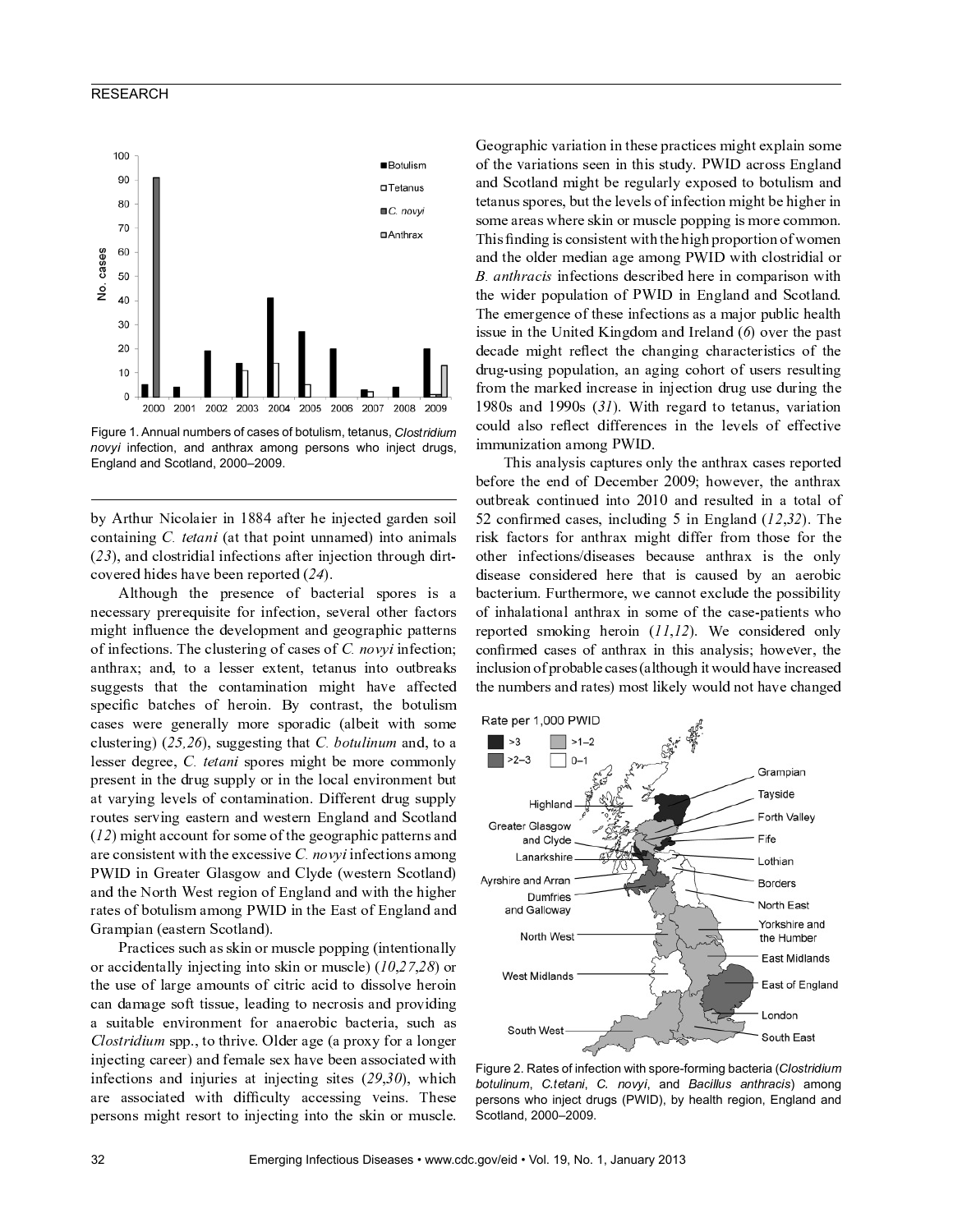| sample of FWID, England and Scotland, 2000–2009 |         |           |        |       |             |         |          |         |         |     |             |        |  |
|-------------------------------------------------|---------|-----------|--------|-------|-------------|---------|----------|---------|---------|-----|-------------|--------|--|
|                                                 | England |           |        |       |             |         | Scotland |         |         |     |             |        |  |
|                                                 |         | Female.   | D      |       | Median age, | p       |          | Female. | D       |     | Median age. | D      |  |
| <b>PWID</b>                                     | No t    | %         | value± | No.t  | y (IQR)     | value   | No t     | %       | value±  | No. | y (IQR)     | value§ |  |
| Community                                       | 1,732   | 24        |        | 1.711 | 32(11)      |         | 1,763    | 26      |         | 772 | 33(10)      |        |  |
| With botulism                                   | 139     | 30        | 0.157  | 128   | 37(13)      | < 0.001 | 18       | 11      | 0.186   | 13# | 31(5)       | 0.670  |  |
| With tetanus                                    | 28      | 46        | 0.006  | 28    | 35(19)      | 0.067   | 5        | 60      | 0.112   | 5   | 47 (17)     | 0.065  |  |
| With C. novyi                                   | 32      | 44        | 0.011  | 32    | 33(11)      | 0.654   | 60       | 52      | < 0.001 | 57# | 30(8)       | 0.086  |  |
| infection                                       |         |           |        |       |             |         |          |         |         |     |             |        |  |
| With anthrax                                    |         | <b>NA</b> |        |       | NA          |         | 13       | 38      | 0.297   | 13  | 35(9)       | 0.093  |  |
| Total with<br>infortion                         | 199     | 32        | 0.002  | 188   | 355(13.5)   | 0.001   | 96       | 43      | < 0.001 | 88  | 31(9)       | 0.232  |  |

Table.2. Sex distribution and median age of PWID with botulism, tetanus, Clostridium novyi infection, and anthrax among a communit  $\mathsf{R}$  and a f PWID. England and Scotland, 2000, 2000\*

N <sup>O</sup> <sup>P</sup> <sup>Q</sup> R <sup>S</sup> <sup>T</sup> <sup>U</sup> <sup>V</sup> <sup>W</sup> <sup>X</sup> <sup>Y</sup> <sup>W</sup> <sup>Z</sup> [ <sup>X</sup> \ Y ] <sup>U</sup> ^ \_ ` <sup>V</sup> <sup>a</sup> <sup>b</sup> <sup>W</sup> <sup>c</sup> <sup>Q</sup> d <sup>e</sup> <sup>S</sup> <sup>Q</sup> Y \_ U <sup>V</sup> <sup>f</sup> <sup>a</sup> <sup>g</sup> <sup>V</sup> \_ \ h U <sup>V</sup> <sup>g</sup> <sup>Y</sup> <sup>b</sup> <sup>U</sup> <sup>c</sup> <sup>i</sup> <sup>j</sup> <sup>S</sup> <sup>Y</sup> <sup>X</sup> \_ <sup>g</sup> <sup>T</sup> <sup>T</sup> <sup>h</sup> \ ^ <sup>g</sup> <sup>k</sup> <sup>h</sup> U <sup>l</sup>

1 <sup>m</sup> X <sup>V</sup> \_ [ <sup>U</sup> ^ <sup>X</sup> <sup>n</sup> <sup>n</sup> <sup>a</sup> <sup>Y</sup> \ \_ <sup>o</sup> <sup>W</sup> <sup>g</sup> <sup>n</sup> <sup>T</sup> <sup>h</sup> U <sup>W</sup> <sup>S</sup> \ Y <sup>p</sup> X <sup>V</sup> <sup>n</sup> <sup>g</sup> \_ \ X <sup>Y</sup> <sup>g</sup> <sup>k</sup> <sup>X</sup> <sup>a</sup> \_ <sup>W</sup> <sup>U</sup> <sup>q</sup> <sup>X</sup> <sup>p</sup> <sup>r</sup> <sup>s</sup> <sup>t</sup> <sup>Y</sup> <sup>b</sup> <sup>h</sup> g <sup>Y</sup> ` <sup>u</sup> <sup>g</sup> <sup>Y</sup> ` <sup>v</sup> <sup>s</sup> <sup>w</sup> ^ <sup>X</sup> \_ h g <sup>Y</sup> ` <sup>u</sup> <sup>T</sup> <sup>U</sup> <sup>V</sup> <sup>W</sup> <sup>X</sup> <sup>Y</sup> <sup>W</sup> <sup>Z</sup> <sup>g</sup> <sup>W</sup> <sup>n</sup> \ W <sup>W</sup> \ Y <sup>b</sup> <sup>S</sup> <sup>g</sup> <sup>Y</sup> ` \ Y <sup>p</sup> <sup>X</sup> <sup>V</sup> <sup>n</sup> <sup>g</sup> \_ \ X <sup>Y</sup> <sup>g</sup> <sup>k</sup> <sup>X</sup> <sup>a</sup> \_ <sup>g</sup> <sup>b</sup> <sup>U</sup> <sup>p</sup> X <sup>V</sup> <sup>x</sup> <sup>v</sup> <sup>T</sup> <sup>U</sup> <sup>V</sup> <sup>W</sup> <sup>X</sup> <sup>Y</sup> <sup>W</sup>  $s = 1$  b and  $\mathcal{S} = 1$  where  $\mathcal{S} = 1$ 

12 i 13 de gasto 2000 estas en 1919 en 1919 en 1920 en 1920 en 1920 en 1920 en 1920 en 1920 en 1920 en 1920 en

an is different particular and the state of the state of the state of the state of the different control of the *<i>P P*  $\sim$  *P*  $\sim$  *P*  $\sim$ 

R g p V X n a W x a W x a W x a V t y la seu para la valencia de la valencia de la valencia de la valencia de<br>La valencia de la valencia de la valencia de la valencia de la valencia de la valencia de la valencia de la va x <sup>r</sup> <sup>x</sup> <sup>v</sup> <sup>s</sup> <sup>u</sup> <sup>p</sup> <sup>X</sup> <sup>V</sup> <sup>w</sup> ^ <sup>X</sup> \_ h g <sup>Y</sup> ` <sup>s</sup> <sup>Y</sup> <sup>S</sup> <sup>x</sup> <sup>u</sup> <sup>l</sup>  $\mathcal{H} \bullet \quad \mathcal{H} \bullet \quad \mathcal{H} \bullet \quad \mathcal{H} \bullet \quad \mathcal{H} \bullet \quad \mathcal{H} \bullet \quad \mathcal{H} \bullet \quad \mathcal{H} \bullet \quad \mathcal{H} \bullet \quad \mathcal{H} \bullet \quad \mathcal{H} \bullet \quad \mathcal{H} \bullet \quad \mathcal{H} \bullet \quad \mathcal{H} \bullet \quad \mathcal{H} \bullet \quad \mathcal{H} \bullet \quad \mathcal{H} \bullet \quad \mathcal{H} \bullet \quad \mathcal{H} \bullet \quad \mathcal{H} \bullet \quad \mathcal{H} \bullet \quad \mathcal{H} \bullet \quad$ 

our findings with regard to demographic characteristics, given that probable and confirmed cases were similar in terms of age (mean 34 vs. 35 years, respectively) and sex  $(29\% \text{ vs. } 30\% \text{ female, respectively})$  (12).

Deceyse infections might as warenouted on h misdiagnosed, the data presented here potentially underestimate the actual numbers of infections among  $\text{NWID}$  in England and Caatland. Ean tatanus and hatuliant little toxin is required to cause symptoms; therefore, in combination with a reported history of injection drug use, index of clinical suspicion should be high  $(33-35)$ . H Tawayan tatanya gagag ang undanugnantad hagaya some clinicians are not familiar with this rare disease  $(36)$ . Misdiagnosis of infection might also account for underreporting because the symptoms of other illnesses can resemble those of the infections of interest in this study  $\sigma \sim \Gamma$  ullege Deaph symdromes van botulisma) (22.24). L addition, if an injection site infection is treated promptly with broad spectrum antimicrobial drugs before tissue samples are collected, microbiological confirmation might not be possible  $(7)$ .

 $\Lambda$  mother limitation of this study is esseciated with  $\alpha$  regiment on  $\alpha$  f the  $\alpha$  of the DWID momentation. The equipment from Scotland and England were produced by using indirect methods by the same team but were based on different data sources and definitions. Moreover, estimates produced by indirect methods are difficult to validate. For example,  $\mathcal{L}$  is notional study used here estimated 17,000 BWID. L and an  $(12)$  but enother study estimated  $>20.000$  DWL <sup>N</sup> <sup>L</sup> <sup>H</sup> <sup>L</sup> <sup>M</sup> <sup>H</sup> <sup>L</sup> ] <sup>H</sup> <sup>J</sup> <sup>f</sup> <sup>i</sup> <sup>i</sup> <sup>i</sup> <sup>x</sup> <sup>f</sup> <sup>i</sup> <sup>i</sup> ^ <sup>w</sup> <sup>d</sup> <sup>a</sup>

Deceyse the quelity and sefety of illigit housin is not monitored or controlled, sporadic cases and outbreaks of illness associated with spore-forming bacteria among muller might continue. Demeans who use housin should be

angarung sad ta saal tugatus ant fan thain danamdanar. Haalt agus nucleographic deculd educate DWID who sontinu to inject about injecting hygiene, the risks from specific injecting practices that have been associated with these infections, the need to ensure that their tetanus vaccinations are up to date, and the need to seek care if they have  $P$  representation intention up to the faction. Dublin health professionals should continue to be vigilant to ensure prompt detection of outbreaks and so permit the rapid dissemination of advice.

# Acknowledgment

We thank Avril Taylor for providing data from the Needle Exchange Surveillance Initiative.

Ms Palmateer is an epidemiologist with Health Protection Scotland. Her work focuses on the epidemiology and prevention of bacterial and viral infections, primarily hepatitis C virus infections, among PWID.

#### References

- 1. Brett MM, Hood J, Brazier JS, Duerden BI, Hahne SJ. Soft tissue infections caused by spore forming bacteria in injecting drug users in the United Kingdom. Epidemiol Infect. 2005;133:575-82. http:// dx.doi.org/10.1017/S0950268805003845
- 2. McLauchlin J, Mithani V, Bolton FJ, Nichols GL, Bellis MA, Syed Q, et al. An investigation into the microflora of heroin. J Med Microbiol.  $2002:51:1001 - 8$ .
- 3. Sapira JD. The narcotic addict as a medical patient. Am J Med.  $1968;45:555-88$ , http://dx.doi.org/10.1016/0002-9343(68)90172-1
- 4. Siegel H, Helpern M, Ehrenreich T. The diagnosis of death from intravenous narcotism. With emphasis on the pathologic aspects. J Forensic Sci. 1966;11:1-16.
- 5. Werner SB, Passaro D, McGee J, Schechter R, Vugia DJ. Wound botulism in California, 1951-1998: recent epidemic in heroin injectors. Clin Infect Dis.  $2000;31:1018-24$ . http://dx.doi. org/10.1086/318134